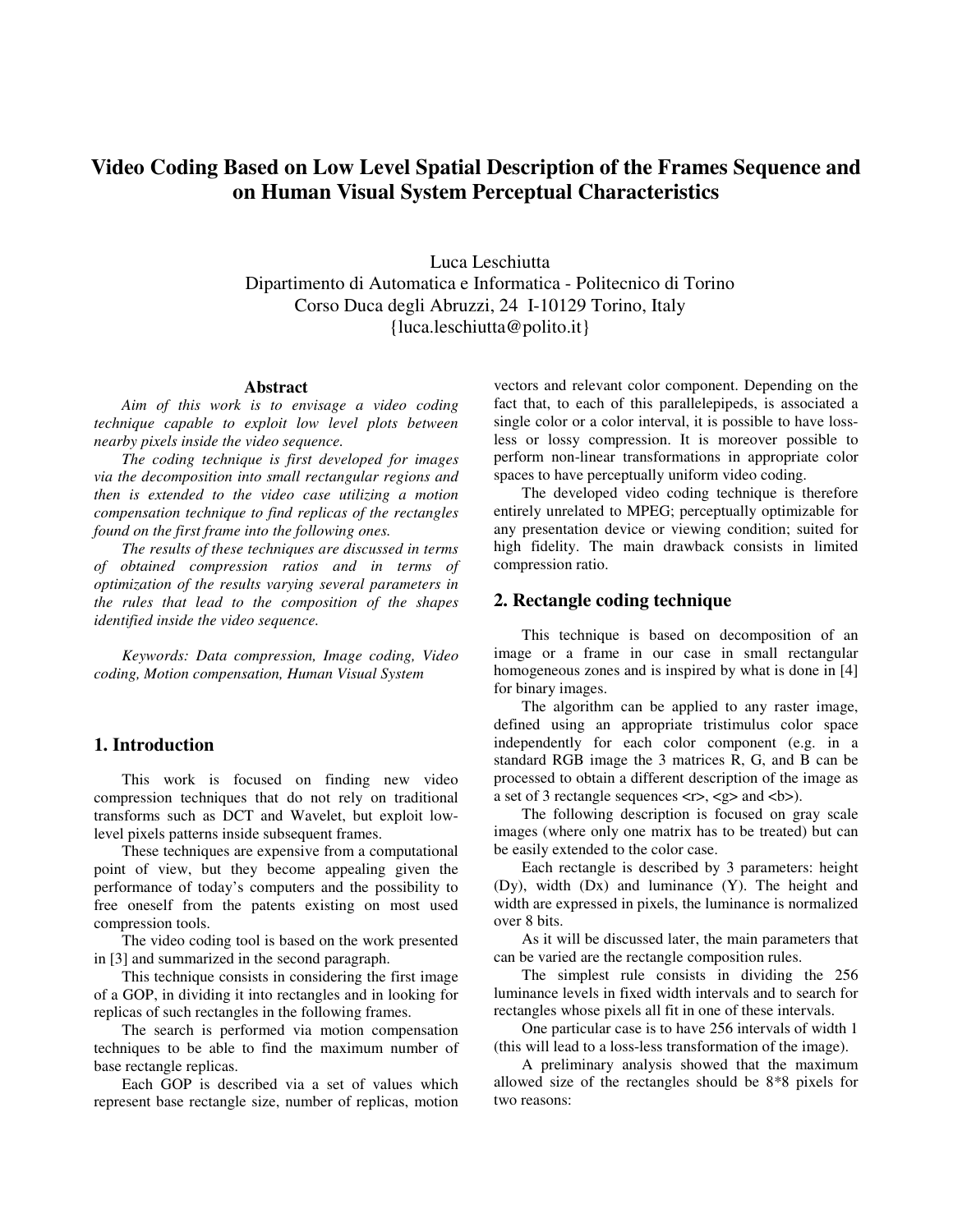- Larger rectangles would easily impair the image quality.
- Considering a simple case, in which the width of the color interval is such that the image quality degradation is just noticeable, 99.9% of the rectangles found are smaller then 8\*8.

The algorithm starts scanning the pixels matrix from the top left corner and verifies which, of the possible rectangles originating in that point and complying with the given set of rules, is the larger in size.

Once a rectangle is found, the corresponding pixels are marked as visited and the algorithm keeps on scanning what's left of the image, always proceeding left-right and top-down. The image can be therefore described by a set of triples having the form <Yi Dxi Dyi>, where Dxi and Dyi are respectively width and height of the i-th rectangle expressed in pixels, Yi is the luminance of the rectangle (see Figure 1).

Some rectangles are considered "spurious" (i.e. too small) and can be discarded.

As a result the image would be described by a set of quadruples having the form <Dpi Yi Dxi Dyi>, where Dxi and Dyi are respectively width and height of the i-th rectangle expressed in pixels, Yi is the luminance of the rectangle and Dpi is the distance from the rectangle (i-1) th expressed in pixels.

# **2.1. Rectangles decomposition rules**

Three main methods have been followed to perform rectangle decomposition:

- 1) Fixed width intervals
- 2) Perceptually variant intervals.
- 3) Transformation in a perceptually uniform color space

In the first case the spectrum of each color is divided into a given number of intervals with a fixed size.

In the second case the width of each interval is varied according to a logarithmic law that simulates the response of the Human Visual System (HVS) to the various luminance levels.

In the third case, an evolution of the second one, instead of conceiving ad-hoc rules to segment the three different RGB color components, the image is first transformed into the perceptually uniform CIE Lab color space and then processed using the rectangle coding technique with fixed width intervals.

The main drawback of the third methodology is the computational complexity of CIE Lab non-linear transforms, however, given the constant increase of CPU performances, this is not considered as a major blocking point.

The transform–antitransform operation introduces on its own approximately 45 dB of PSNR that are completely unnoticeable and not worth accounting for.

In addition, another HVS characteristic we can use to discard some, less perceptually relevant, information, is the masking of high spatial frequencies. For this reason the acceptance of rectangles in which a small amount of pixels does not fit into the given interval it is deemed profitable; the result will be to have fewer, but bigger, rectangles in which some high spatial frequency information has been lost.

# **3. Video coding based on rectangle decomposition of first frame**

This phase consists into an extension to the third dimension of what has been done on the first frame.

As said before algorithm starts scanning the pixels matrix of the first frame from the top left corner and verifying which, of the possible rectangles originating in that point and complying with the given set of rules, is the larger in size.

Once a rectangle is found, the corresponding pixels are marked as visited and the algorithm keeps on scanning what's left of the image, always proceeding left-right and top-down.

In this case it is not worth discarding single pixels because we can hope to find anyway larger shapes exploiting the third dimension.

We end up with a simplified description of the first frame via a set of triples which represent the color component and size of every rectangle (the distance from the previous rectangle is not needed anymore).

The size of the rectangle is as usual limited to  $8 * 8$ and the rectangle composition rule can be the same described in the previous paragraph.



**Figure 1 First frame description as a set of rectangles, each of whom is identified by the triple < Yi Dxi Dyi>.**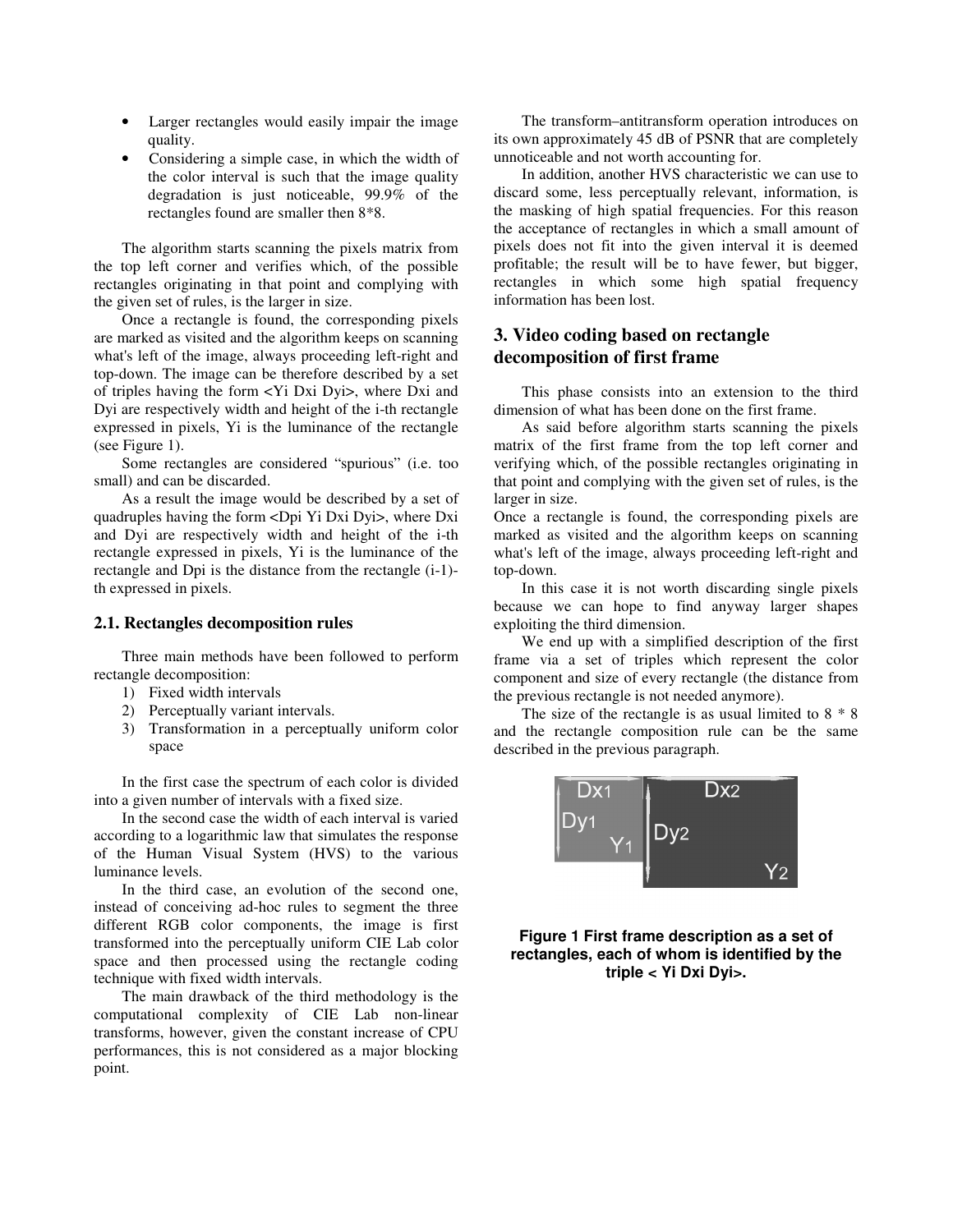# **3.1. Search for replicas of the rectangles found on the first frame**

The next step consists in searching in the following frames to see if the rectangles found on the first one have replicas such as shown in Figure 2.



**Figure 2 Repetition of rectangles in subsequent frames. A video sequence can be described as a set of parallelepipeds, each of whom is identified by the quadruple < Yi Dxi Dyi Dzi >.**

Let's work on a three frame video sequence for simplicity sake.

On the second frame in the place of a given rectangle found on the first frames two cases are possible:

- 1) If the rectangle is still present the correspondent pixels are marked as visited ant the height of the parallelepiped based on the first frame is increased by one.
- 2) If the rectangle is not present then nothing is done and the corresponding pixels are available for a later codification that will search for rectangles on the unmarked pixels of the second frame

Again the search of first frame rectangles replicas will be performed on the third frame, some parallelepipeds height will be increased and the corresponding pixels will be marked as visited.

In this way the video sequence will be coded via a set of parallelepiped that can be expressed in the following way  $\langle$  Yi Dxi Dyi Dzi  $\rangle$ , where Y is the associated color component and Dx, Dy, Dz are width depth and height.

After the first frame each parallelepiped can originate into any frame of the sequence. For this reason the group of pictures concept is superseded.

In Figure 3 is shown a graphical representation of the video codification.

# **3.2. Motion compensated parallelepipeds**

The technique described in the previous paragraph works well only on the sections of video which correspond to backgrounds shot with still camera.

In large sections of the video, for definition, either the subject will be moving or it will be used a moving camera and all the sections of the video will be moving possibly on different directions. For this reason it is likely that the rectangles found on the first frame will shift a little in the subsequent frames as it is shown with the chin of the subject of Figure 4.



**Figure 3 Parallelepipeds found inside a video sequence.**



**Figure 4 Repetition of rectangles in subsequent frames with and without motion compensation.**

It is therefore necessary to introduce a motion compensation technique similar to the one described in [2] The rectangle replicas are searched not only on the exact position occupied in the previous frame but also on the surrounding zones. The amount of motion compensation (i.e. how large is the zone in which the search is performed) is selectable. The video coding result is depicted in Figure 6; at this stage it is not enough anymore to use a quadruple to code each parallelepiped because for each frame it is necessary also a motion vector i.e. a representation of the relative position of a given rectangle in the new frame with respect to the previous one (see Figure 5).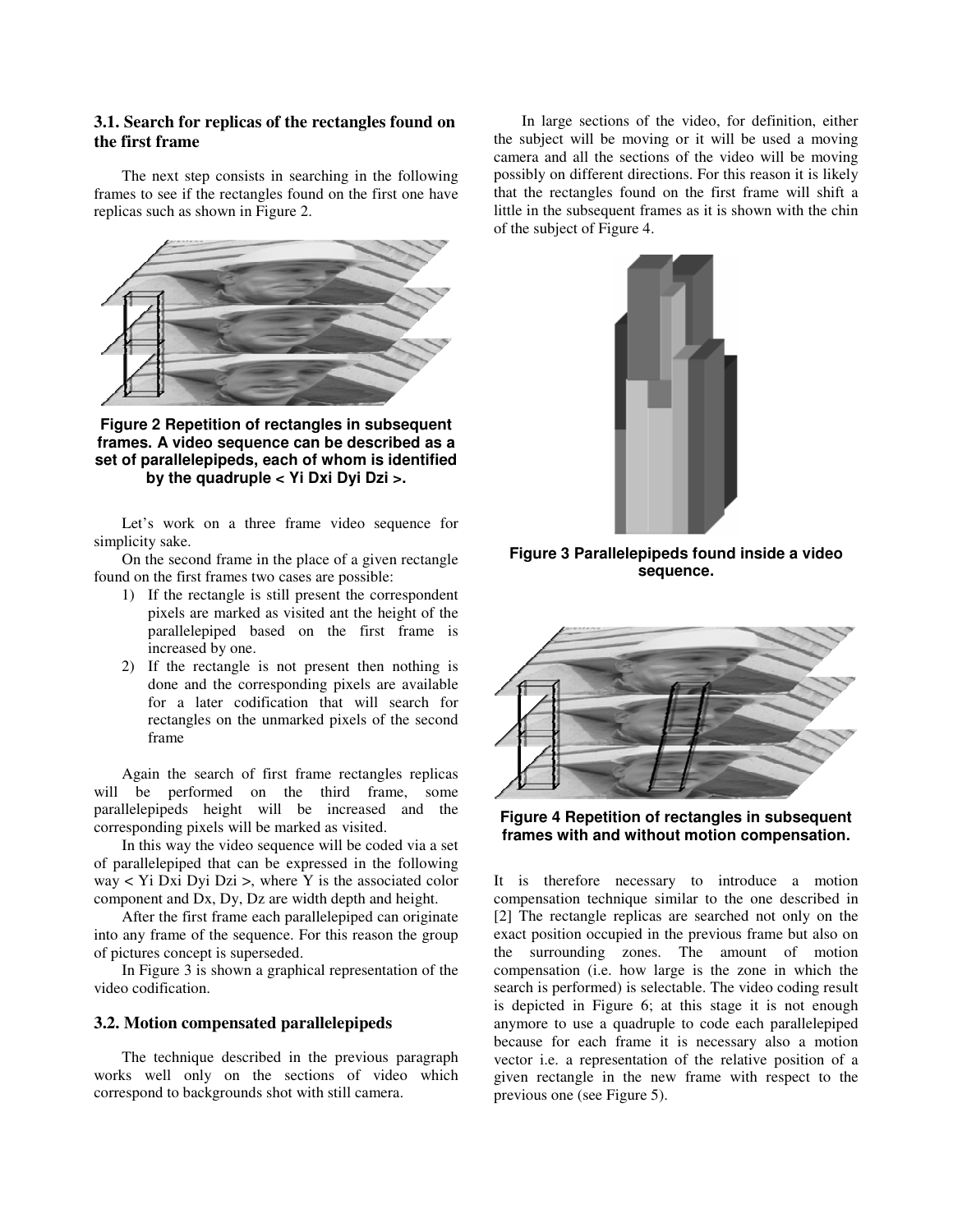

**Figure 5 Motion-vectors resulting from rectangle shifting in subsequent frames.**



# **Figure 6 Pseudo-parallelepipeds found inside a video sequence when motion compensation is adopted.**

It is therefore necessary to represent the video via a set of pseudo-parallelepipeds each of whom can be expressed in the following way:

 $\langle \mathbf{Y}_i, \mathbf{D}_x, \mathbf{X}_j, \mathbf{D}_y, \mathbf{X}_i, \dots, \mathbf{M}_x, \mathbf{X}_j, \mathbf{M}_y, \mathbf{X}_j \rangle$ Where:

- Yi = color component associated with the pseudo-parallelepiped i;
- $Dxi = width of pseudo-parallellepiped i;$
- $Dyi = depth of pseudo-parallellepiped i;$
- $mx1, \ldots$ ,  $mxz = component along x axis of$ motion vectors;
- $my1, \ldots, myz, = component along y axis of$ motion vectors;
- $z =$  number of motion vectors, i.e. height of the pseudo-parallelepiped.

The above notation is much more onerous than the one foreseen on the previous paragraph, but the introduction of motion compensation is anyway profitable from a compression ratio point of view.

#### **3.3. Maximization of parallelepipeds volume**

The video coding technique described so far relays heavily on the 2D algorithm developed for image compression in [3] . In fact, given a certain pixels, first it is found the biggest rectangle that can be built on that pixels, then it is sought the number of replicas of that rectangle.

From a compression point of view it would be better to search directly the biggest rectangle that can be built on a given pixel. The drawback of doing this is that the computation time will be much increased.

From a procedural point of view the algorithm is fairly simple.

- First it is necessary to select several parameters:
- 1) The sought parallelepipeds maximum size. Experience driven considerations lead to look for parallelepiped having base 8\*8 and height 10.
- 2) The parallelepipeds composition rules that will be discussed on the next paragraph about lossy video coding.
- 3) The amount of motion compensation (usually 1 or 2 pixels horizontally and vertically)

At this point it is necessary to order all the possible parallelepipeds from the largest to the smallest for what concerns the volume and to scan them until one that complies with the above mentioned rules is found.

Moreover the above must be done on all the possible pseudo-parallelepipeds that can be built on the given pixel.

# **3.4. Lossy video coding**

Similarly to what is done for images, also in this case the algorithm is scalable, from lossless to lossy, changing several parameters in the parallelepipeds composition rules.

**Color interval:** If the color interval is set to 1 then we have lossless coding. To have lossy coding the color interval size must be increased uniformly or adopting some sort of perceptually uniform coding similar to the one described in paragraph 2.1 and based on variable intervals or transformation on CIE Lab color space.

**Out of range pixels:** The amount of out of range pixels that can be accepted in a parallelepiped, from a perceptual point of view, is higher than the one that can be accepted in a rectangle. As usual the selection allows.

- a small number of highly out of range pixels;
- a higher number of lightly out of range pixels;
- to skip one frame.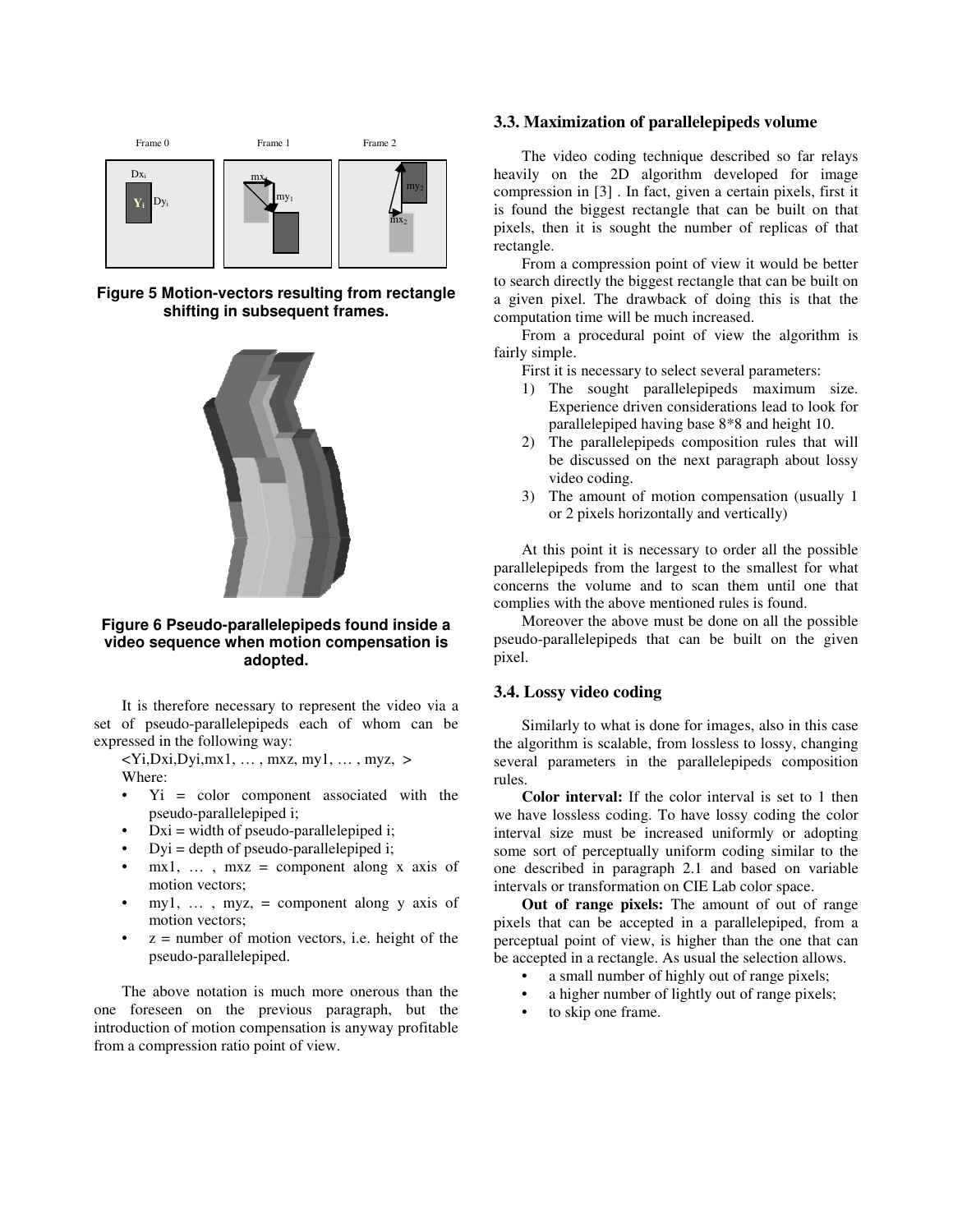#### **3.5. Video compression results**

The parallelepiped coding technique performances, at the moment, are not comparable to the one of mainstream video coding techniques such as MPEG or H.264.

It is nevertheless interesting to compare, especially in terms of PSNR, the result obtained varying the parameters selectable in the coding phase.

Hereafter these parameters are listed and their influence on the coded video is summarized:

**Color Interval:** This parameter indicates the depth of the color intervals used to build the parallelepipeds in the lossy coding.

Every color component is dealt with separately so there are 256 color levels that can be divided into intervals.

The tests have been done with 3 value of Color Interval: 3, 6 and 9 which for image coding would correspond to video quality degradation not perceivable, video quality degradation acceptable and sensible video quality degradation.

**Max. Width:** This parameter indicates the maximum width of the parallelepipeds.

The higher this parameter the more onerous is the computation, because the algorithm starts scanning the video fragment looking for biggest parallelepipeds first.

If this parameter is too little, on the other end, the found parallelepipeds are smaller and the resulting compression ratio is decreased.

**Max. Depth:** This parameter indicates the maximum depth of the parallelepipeds and undergoes the same conditions of the previous one.

**Max. Height:** This parameter indicates the maximum height of the parallelepipeds and undergoes the same conditions of the previous one.

It is worth noting that the parallelepipeds are much more extended in height (time axis) then in the other two directions.

**Quality Selection:** This parameter indicates the amount of out of range pixels that can be accepted into a parallelepiped.

The tests have been performed on the following standard sequences: Container, Kitchgrass and Foreman.

The metrics used to evaluate the results are compression ratio (or bitrate) and PSNR.

To summarize the results it is possible to say that:

- The achieved compression ratio is roughly 3.2 with 50 dB of PSNR and 7.0 with 36 dB of PSNR.
- The most influential parameters for what concerns the resulting quality are Quality Selection and Color Interval (see Table 1).
- Generally speaking increasing the parallelepiped maximum size has a good effect on the

compression ratio, but also the PSNR is degraded (see Figure 7).

# **Table 1 Variation of the PSNR and the Compression Ratio with respect to parallelepiped size in pixels.**

| Max. Width<br>[pixels]  | Max. Depth<br>[pixels]  | Max. height<br>[pixels] | Mean width<br>[pixels] | Mean depth<br>[pixels] | Mean height<br>[pixels] | <b>PSNR</b> | Compression<br>ratio |
|-------------------------|-------------------------|-------------------------|------------------------|------------------------|-------------------------|-------------|----------------------|
| 3                       | 3                       | 3                       | 1,26                   | 1,26                   | 2,91                    | 49,88       | 3,21                 |
| 5                       | $\overline{\mathbf{3}}$ | $\overline{\mathbf{3}}$ | 1,27                   | 1,26                   | 2,91                    | 49,88       | 3,22                 |
| $\overline{\mathbf{3}}$ | 5                       | 3                       | 1,26                   | 1,28                   | 2,91                    | 49,88       | 3,23                 |
| $\overline{7}$          | 3                       | 3                       | 1,28                   | 1,26                   | 2,91                    | 49,88       | 3,22                 |
| 5                       | 5                       | $\overline{\mathbf{3}}$ | 1,29                   | 1,27                   | 2,91                    | 49,88       | 3,25                 |
| 3                       | $\overline{7}$          | $\overline{\mathbf{3}}$ | 1,26                   | 1,29                   | 2,91                    | 49,88       | 3,24                 |
| $\tau$                  | 5                       | $\overline{\mathbf{3}}$ | 1,29                   | 1,27                   | 2,91                    | 49,88       | 3,26                 |
| 5                       | 7                       | 3                       | 1,27                   | 1,28                   | 2,91                    | 49,88       | 3,25                 |
| 7                       | 7                       | 3                       | 1,29                   | 1,27                   | 2,91                    | 49,88       | 3,26                 |
| 3                       | 3                       | 5                       | 1,26                   | 1,27                   | 4,82                    | 47,66       | 3,89                 |
| 5                       | 3                       | 5                       | 1,28                   | 1,26                   | 4,82                    | 47,66       | 3,91                 |
| $\overline{\mathbf{3}}$ | $\overline{5}$          | $\overline{5}$          | 1,28                   | 1,27                   | 4,82                    | 47,66       | 3,93                 |
| 7                       | 3                       | 5                       | 1,28                   | 1,26                   | 4,82                    | 47,66       | 3,91                 |
| 5                       | 5                       | 5                       | 1,29                   | 1,27                   | 4,82                    | 47,66       | 3,95                 |
| 3                       | 7                       | 5                       | 1,28                   | 1,28                   | 4,81                    | 47,66       | 3,94                 |
| 7                       | 5                       | 5                       | 1,29                   | 1,27                   | 4,81                    | 47,66       | 3,95                 |
| $\overline{5}$          | $\overline{7}$          | $\overline{5}$          | 1,27                   | 1,28                   | 4,82                    | 47,66       | 3,95                 |
| $\tau$                  | 7                       | 5                       | 1,27                   | 1,29                   | 4,82                    | 47,66       | 3,95                 |
| 3                       | 3                       | $\overline{7}$          | 1,28                   | 1,25                   | 6,72                    | 46,20       | 4,42                 |
| 5                       | 3                       | 7                       | 1,29                   | 1,25                   | 6,72                    | 46,20       | 4,44                 |
| 3                       | 5                       | 7                       | 1,26                   | 1,28                   | 6,72                    | 46,20       | 4,44                 |
| 7                       | 3                       | 7                       | 1,28                   | 1,26                   | 6,72                    | 46,20       | 4,44                 |
| 5                       | 5                       | 7                       | 1,27                   | 1,28                   | 6,72                    | 46,20       | 4,46                 |
| 3                       | 7                       | $\overline{7}$          | 1,26                   | 1,29                   | 6,72                    | 46,20       | 4,45                 |
| 7                       | 5                       | 7                       | 1,29                   | 1,27                   | 6,72                    | 46,20       | 4,48                 |
| 5                       | $\tau$                  | 7                       | 1,27                   | 1,28                   | 6,72                    | 46,20       | 4,47                 |
| $\overline{7}$          | $\overline{7}$          | $\overline{7}$          | 1,29                   | 1,27                   | 6,72                    | 46,20       | 4,49                 |

## **4. Perceptually uniform data losses**

Similarly to what has been done in [3] for images, coding technique, biased by a Human Visual System (HVS) perceptual model, are under investigation.

Two techniques to discard information in a perceptually uniform way in the space domain can be applied:

- In the first one the width of each interval can be varied according to a logarithmic law that simulates the response of the HVS to the various luminance levels of the Y component.
- In the second one it is possible to work on all color components; the frames are first transformed into the CIE Lab perceptually